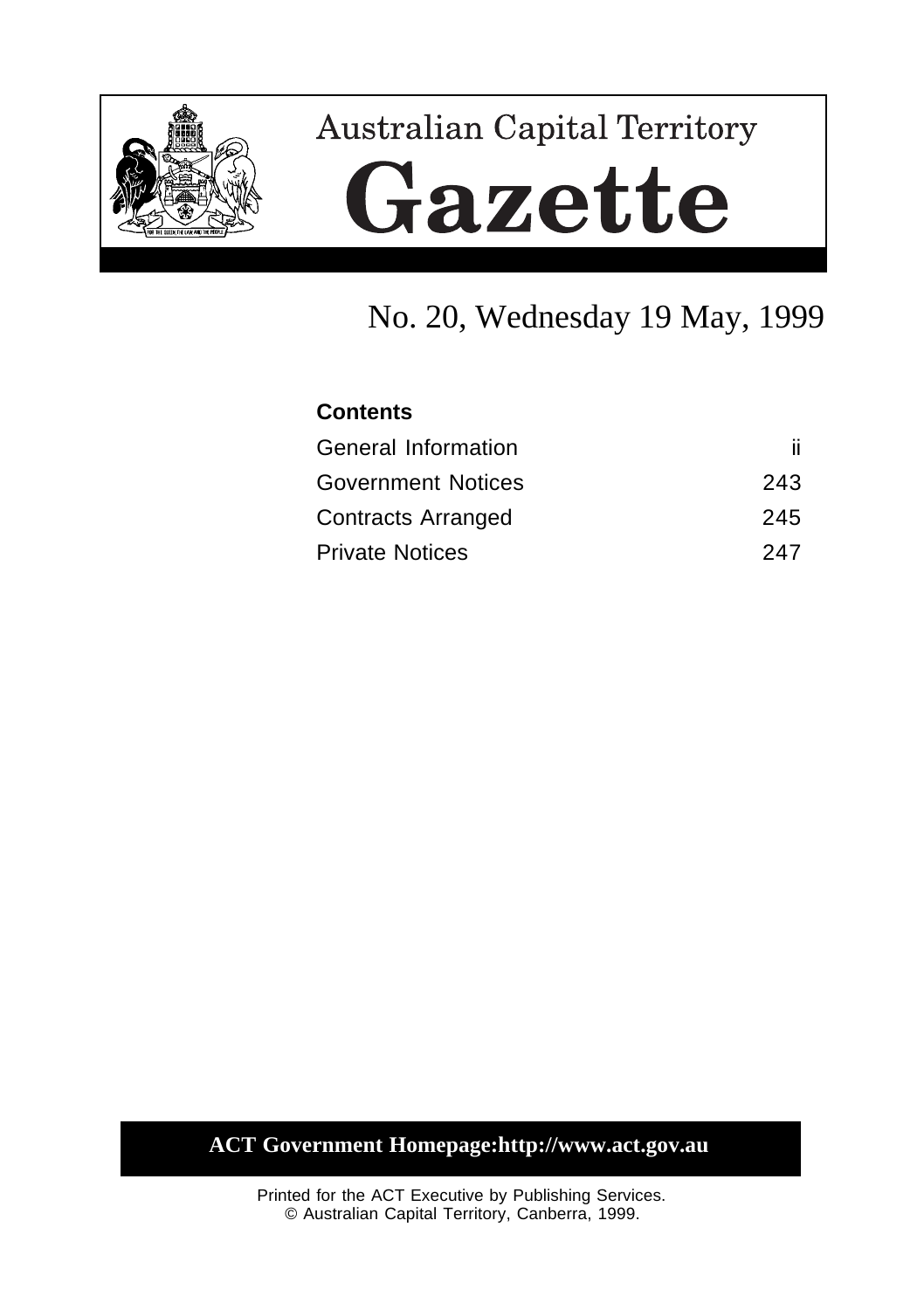## **GENERAL INFORMATION**

#### **ACT GOVERNMENT GAZETTE**

The ACT Government Gazette is published each Wednesday. The sections included in the publication are:

- General Information;
- Government Notices;
- Purchasing and Disposals;
- Invitations to Tender, Quote or Register Interest;
- Contracts arranged, and
- Private Notices

(Australian Public Service notices will continue to appear in the Commonwealth of Australia Gazette).

#### **CONTACT DETAILS**

ACT Gazette Officer Publishing Services GPO Box 158 Canberra Act 2601

Phone: (02) 6205 0484 Fax: (02) 6205 0266 **e-mail: gazette\_office@dpa.act.gov.au** ACT Gazette Office Level 7, Macarthur House Wattle Street Lyneham 2602

#### **Notices for Publications**

Notices for the Gazette are to be lodged by 12 noon on the Wednesday prior to publication. Notices can be lodged in advance in hard copy or facsimile, by electronic mail or diskette, with a brief message of instruction and a WORD compatible document attachment.

A Gazette Request Form must also be delivered to the Gazette Office, by hand, mail or fax. For copies of this form please telephone the Gazette Office or go to www.act.gov.au/government/reports/pub/gazreq.doc.

Signed notices must be sighted by the Gazette Office before gazettal can proceed.

**Purchasing and Disposal Codes** may be accessed on the ACT Government Website:

www.act.gov.au/government/report/pub/gazette/p&d.pdf. Alternatively, you may obtain a hard copy listing by contacting the gazette office.

#### **Private Notices**

The fee for a private notice is as follows:

• minimum charge \$1.00 per word or \$100.00 whichever is the greater.

Cheques are to be made payable to 'Publishing Services' and are to be forwarded to the Gazette office with a copy of the notice (Either on a PC formatted disk in WORD, or if the notice has already been emailed, a hard copy of the notice) and Gazette Request Form. Payment can be made by EFTPOS (Bankcard, Visa or Mastercard) by telephoning the Gazette Office. Payment must be received before gazettal can proceed.

#### **Purchasing and Subscriptions**

Copies of the ACT Government Gazette may be purchased at a cost of \$5.00 (or \$2.00 for a Special Gazette) from the ACT Government shopfront, Legislation/Gazette sales counter, East Row, Canberra City. Subscriptions to the Gazette maybe arranged through the Gazette Office at a price of \$180.00 (1 Jan 99 - 30 Jun 99) or part thereof, including postage. Refunds will not be given for cancellations. Claims for missing items will be recognised as valid if lodged within 28 days of publication.

#### **Copyright Notice - Australian Capital Territory**

This work is copyright. Apart from any use as permitted under the Copyright Act 1968, no part may be reproduced by any process without written permission from Library and Information Management, Department of Urban Services, ACT Government, GPO Box 249, Civic Square ACT 2608.

#### **Products and Services advertised in this publication are not necessarily endorsed by the ACT Government**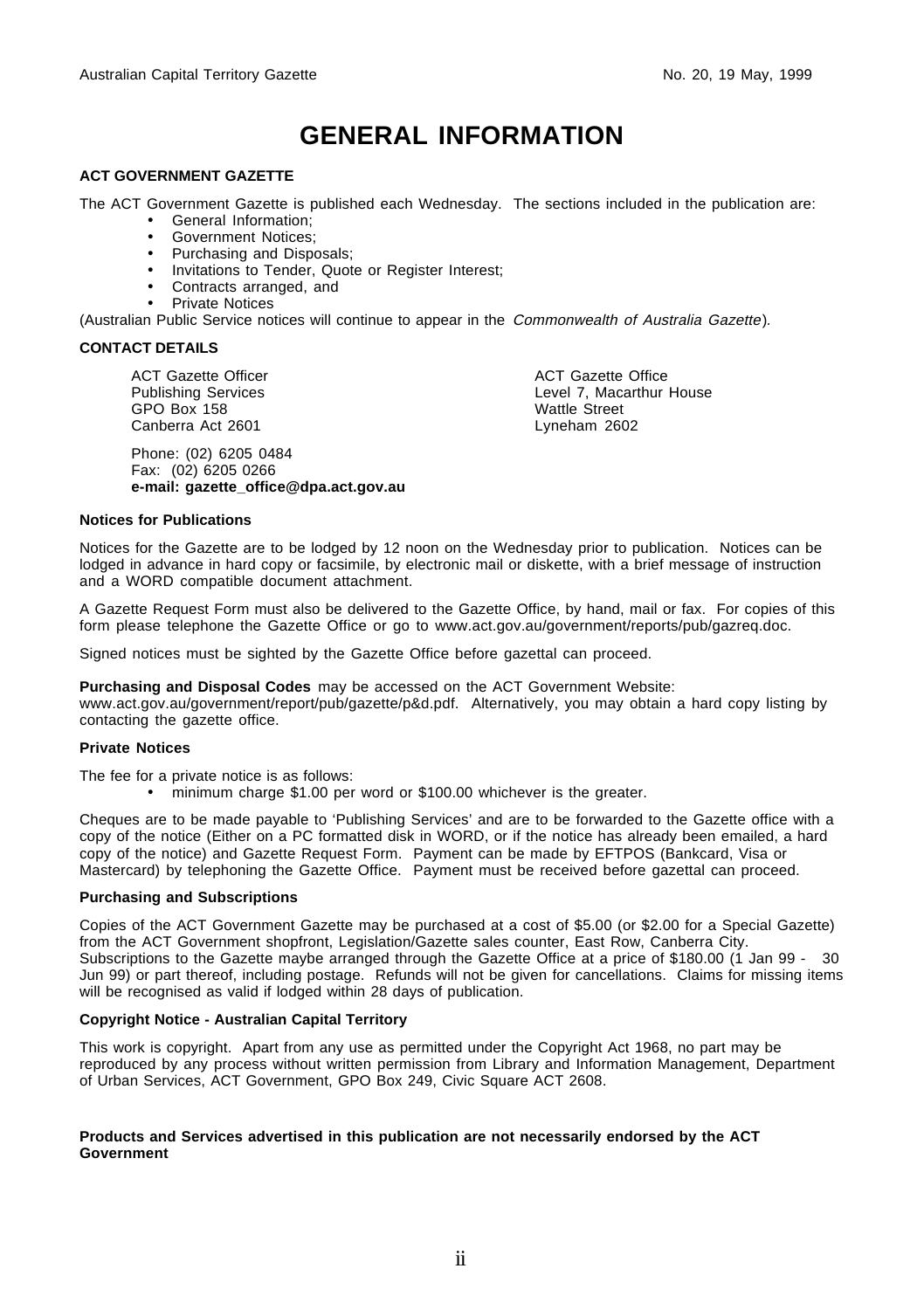## **GOVERNMENT NOTICES**

## **NOTIFICATION OF THE MAKING OF AN INSTRUMENT**

NOTICE is hereby given that the undermentioned Instrument of the Australian Capital Territory has been made. Copies of the Instrument may be purchased from Publishing Services, Legislation and Sales Counter, ACT Government Shopfront, Corner of City Walk and East Row Canberra City ACT 2601.

| Act under which<br>Instrument made                   | <b>Description of Instrument</b>                                                                   | Number and year of<br><b>Instrument</b> |  |
|------------------------------------------------------|----------------------------------------------------------------------------------------------------|-----------------------------------------|--|
| <b>Board of Senior Secondary</b><br>Studies Act 1997 | Appointment of James Coates<br>as Alternate Member of the<br>Board of Senior Secondary<br>Studies. | No. 89 of 1999                          |  |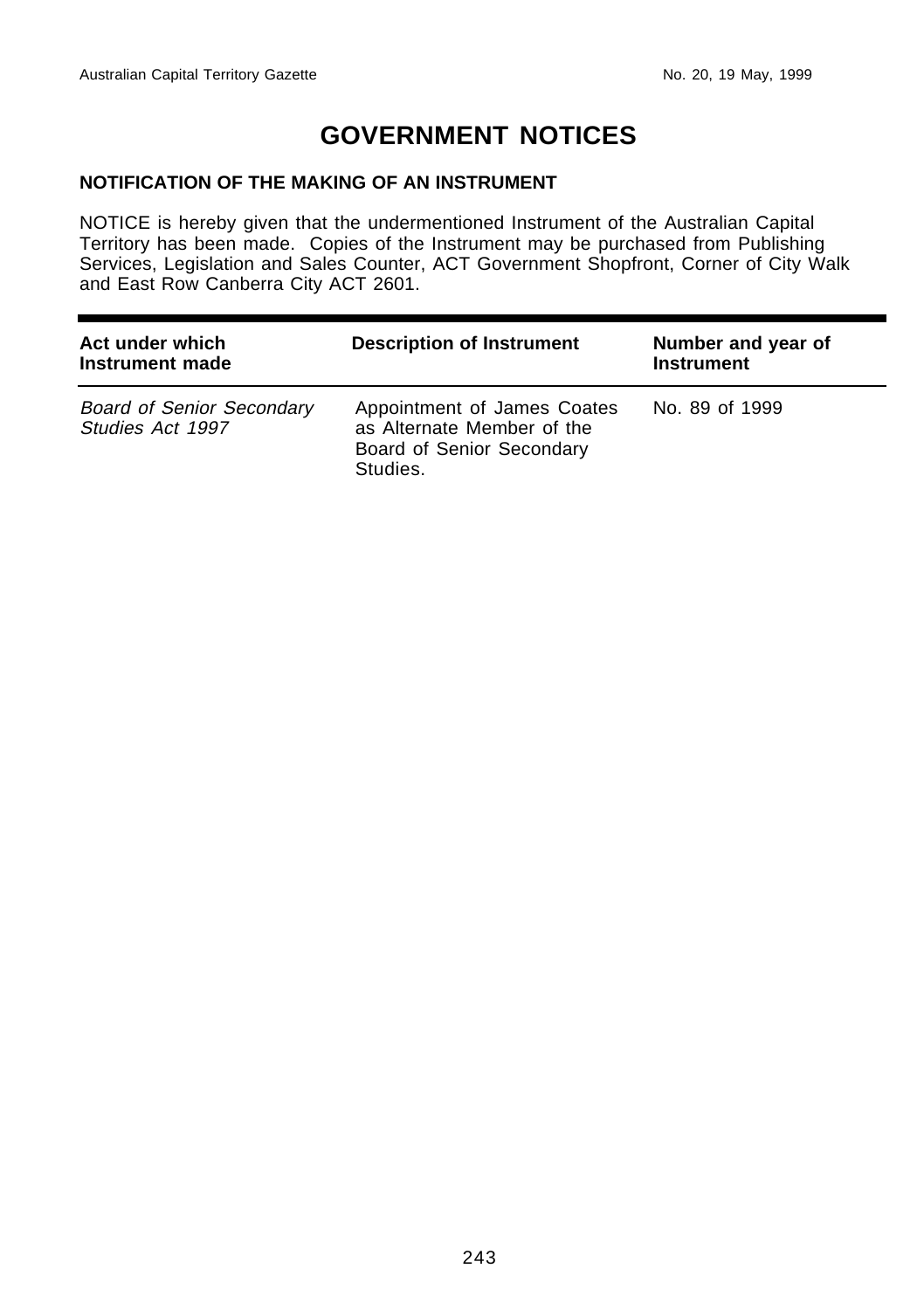## **GOVERNMENT NOTICES (Continued)**



## **AUSTRALIAN CAPITAL TERRITORY**

## **LAND (PLANNING AND ENVIRONMENT) ACT 1991**

## **NOTICE OF REVOCATION OF REFERRAL OF AN APPLICATION TO THE COMMISSIONER FOR LAND AND PLANNING**

Under subsection 229A(6) of the Land (Planning and Environment) Act 1991 I revoke the referral of Application Number 990941 referred to the Commissioner for Land and Planning on the fifth day of May 1999.

Dated this Fifth day of May 1999

**Brendan Smyth** MLA Minister for Urban Services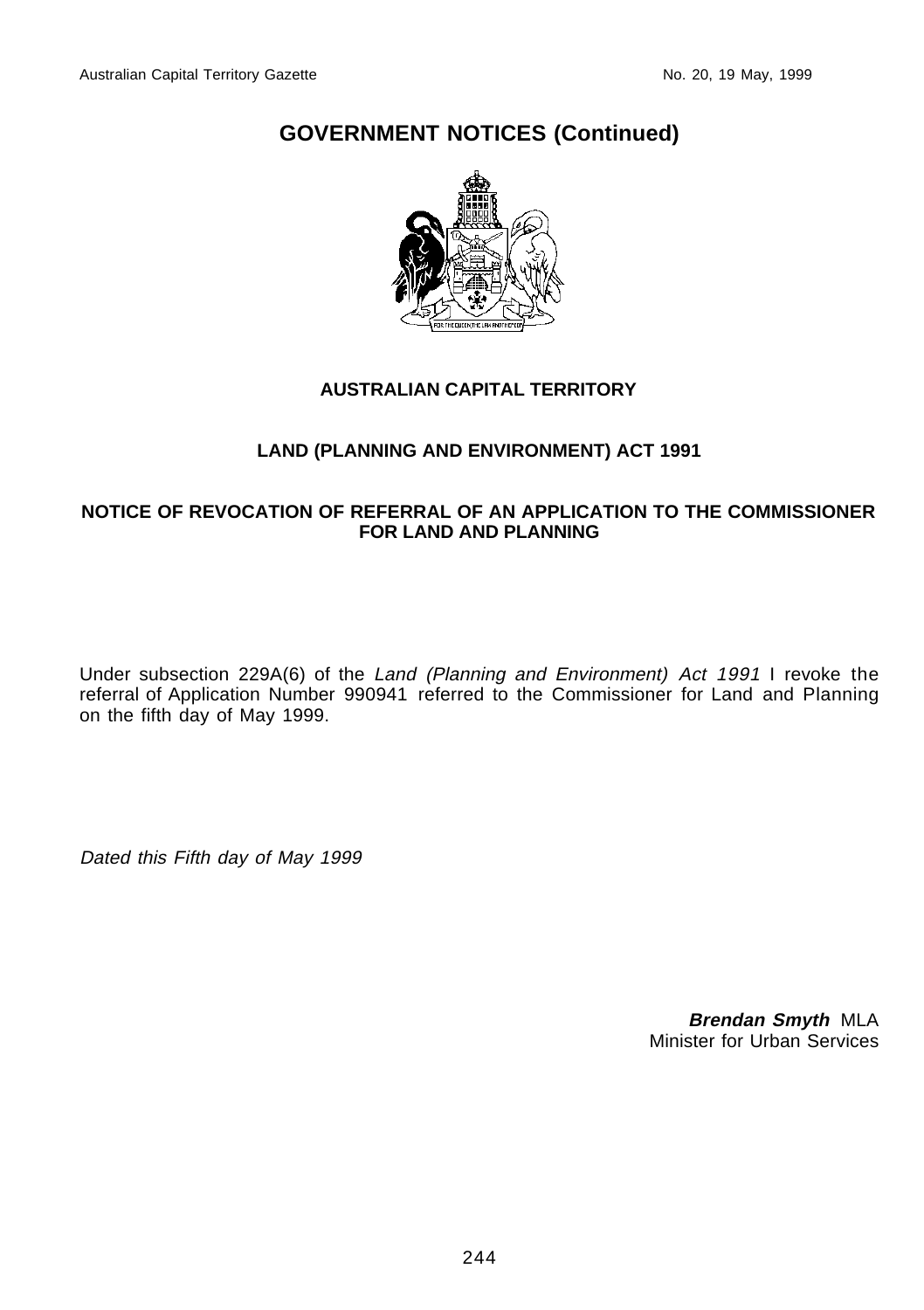## **CONTRACTS ARRANGED**

Department or Agency: URBAN SERVICES

Authorising Officer: DAVID SHORTHOUSE

Contact Officer: MARK LINTERMANS

Telephone: 6207 2117

| Purchase<br>Reference | URBAN SERVICES<br>Description of Supplies                                                        | Value<br>(SA) | Period<br>Contract | Contractor<br>(include postcode at                                   | P & S<br>Code |
|-----------------------|--------------------------------------------------------------------------------------------------|---------------|--------------------|----------------------------------------------------------------------|---------------|
| Number                |                                                                                                  |               |                    | end of address)                                                      |               |
|                       | <b>INVESTIGATION OF FISH</b><br><b>HABITAT</b><br><b>REHABILITATION IN</b><br>MURRUMBIDGEE RIVER | 48.940        |                    | <b>AWT VICTORIA</b><br>PRIVATE BAG 1<br>MT WAVERLEY<br>VICTORIA 3149 | 30            |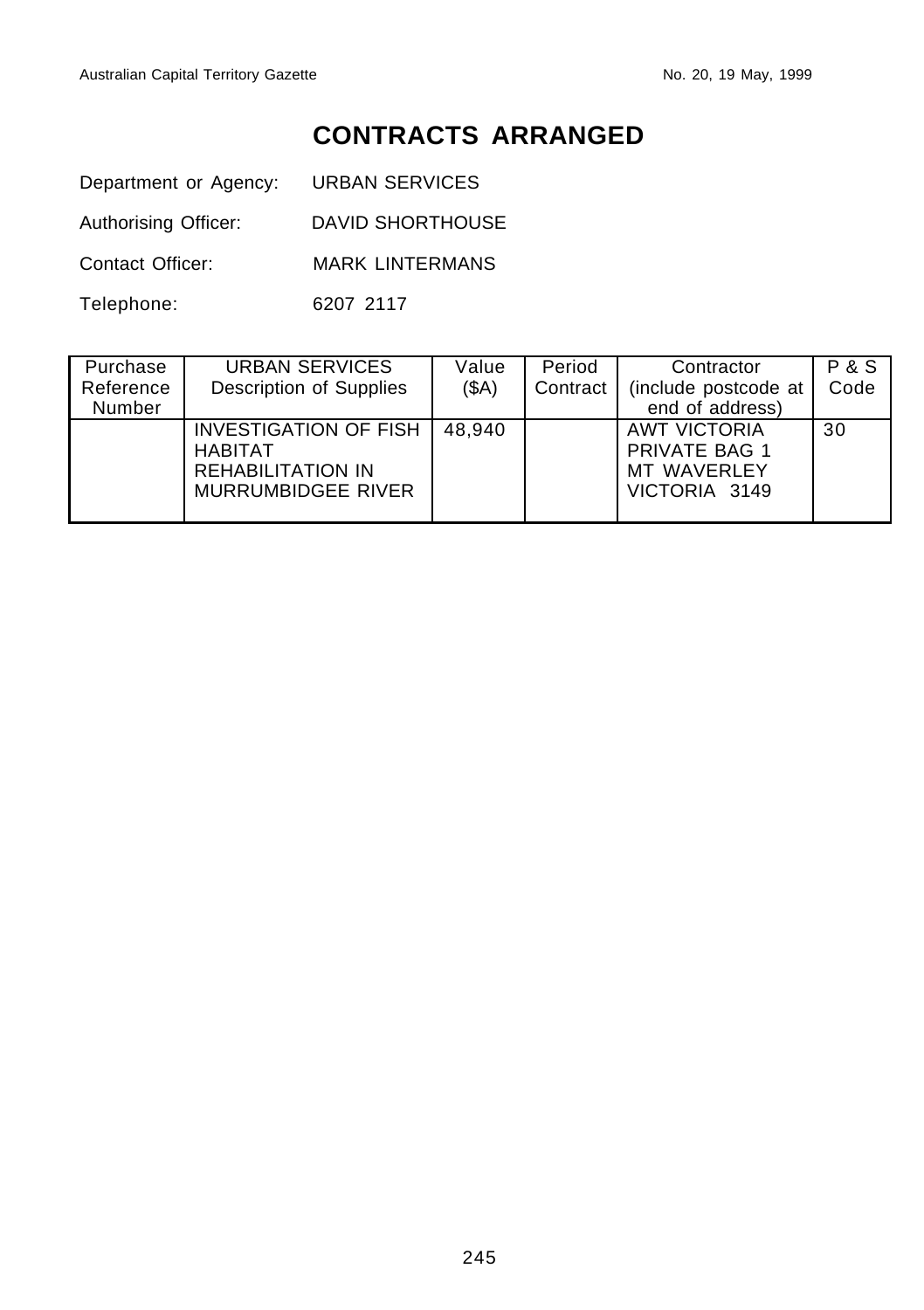## **CONTRACTS ARRANGED (Continued)**

Department or Agency:<br>
Authorisation Officer:<br>
Contact Officer:<br>
Contact Officer:<br>
ANTHONY GERRAR Telephone: 62074601

Canberra Institute of Technology ANTHONY GERRARD

| Purchase<br>Reference | Description of<br><b>Supplies</b>         | Value    | Period   | Contractor<br>(Including postcode<br>at                                    | <b>P&amp;S</b> |
|-----------------------|-------------------------------------------|----------|----------|----------------------------------------------------------------------------|----------------|
| Number                |                                           | $($ \$A) | Contract | end of address)                                                            | Code           |
|                       | 991203 GREENS MOWER<br><b>SECOND HAND</b> | 8,000.00 |          | <b>TEXTRON TURF</b><br>CARE<br>122 HUME<br><b>HIGHWAY</b><br>LANSVALE 2166 |                |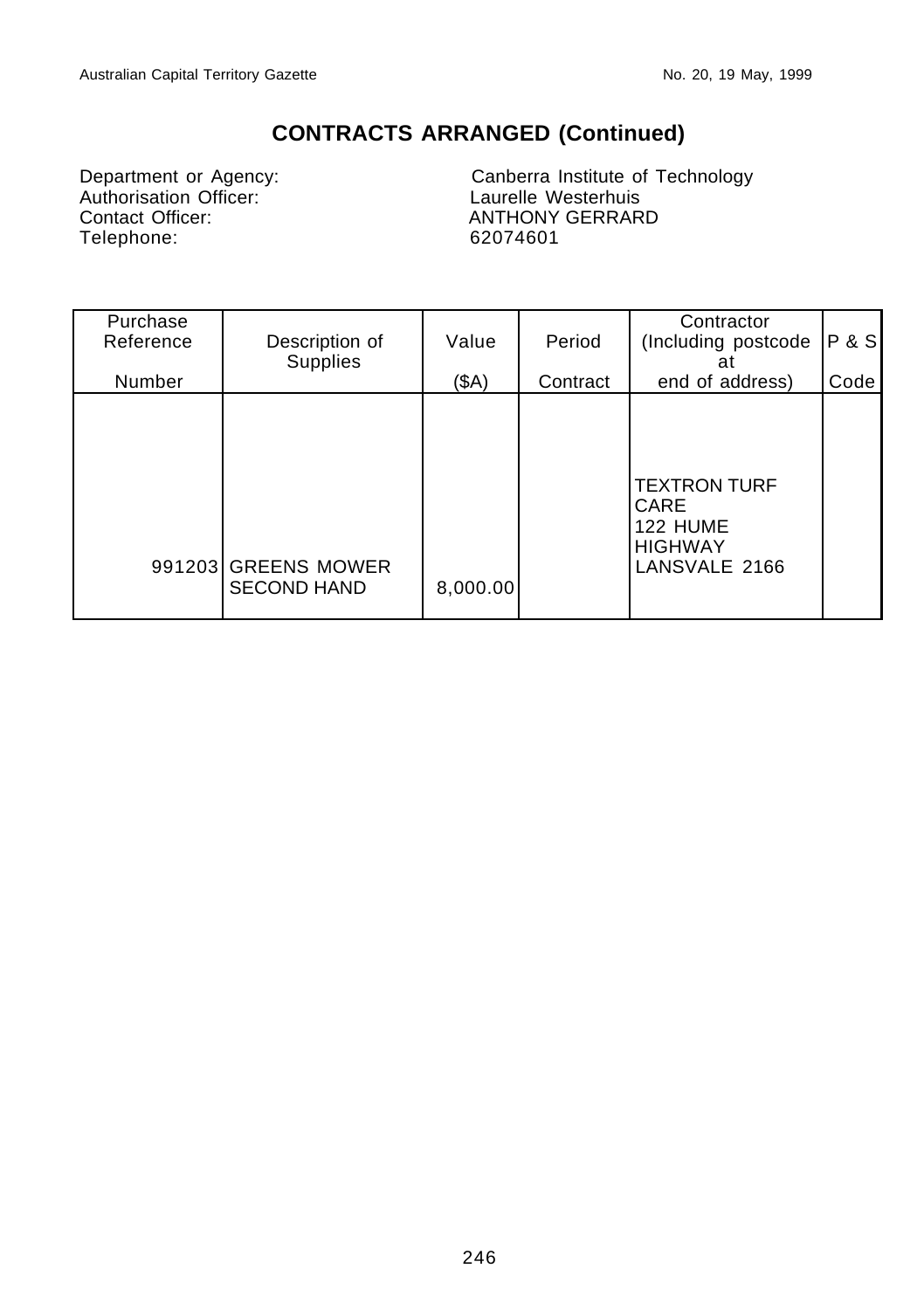## **PRIVATE NOTICES**

## **IN THE SUPREME COURT OF THE AUSTRALIAN CAPITAL TERRITORY**

### **PROBATE JURISDICTION**

**IN THE ESTATE** of **NORMAN GARTH CHERRILL SUTTON** formerly of 2 Ashton Street, Lyneham in the Australian Capital Territory but lately of 12 Falconer Court, Toowoomba in the State of Queensland, retired deceased.

Probate was granted by the Supreme Court of the Australian Capital Territory on 6 May 1999.

Pursuant to the Administration and Probate Act 1929-1980, the Family Provision Act 1969, the Trustee Act 1957-1975 and the Wills Act 1968 **PERPETUAL TRUSTEE COMPANY (CANBERRA) LIMITED** the executor of the will of **NORMAN GARTH CHERRILL SUTTON** who died on 4 February 1999 hereby gives notice that creditors and others wishing to make an application for rectification of the will of the deceased and others having any claims against or to the estate of the deceased are required to send particulars of their claim to Perpetual Trustee Company (Canberra) Limited of Perpetual Trustees Building, 10 Rudd Street, Canberra in the Australian Capital Territory on or before 19 July 1999 at the expiration of which time Perpetual Trustee Company (Canberra) Limited will distribute the assets of the deceased, to the persons entitled having regard only to the claims of which it then has notice.

**DATED** this eleventh day of May 1999

**Mallesons Stephen Jaques** Proctors for the Executor 60 Marcus Clarke Street Canberra City ACT 2601